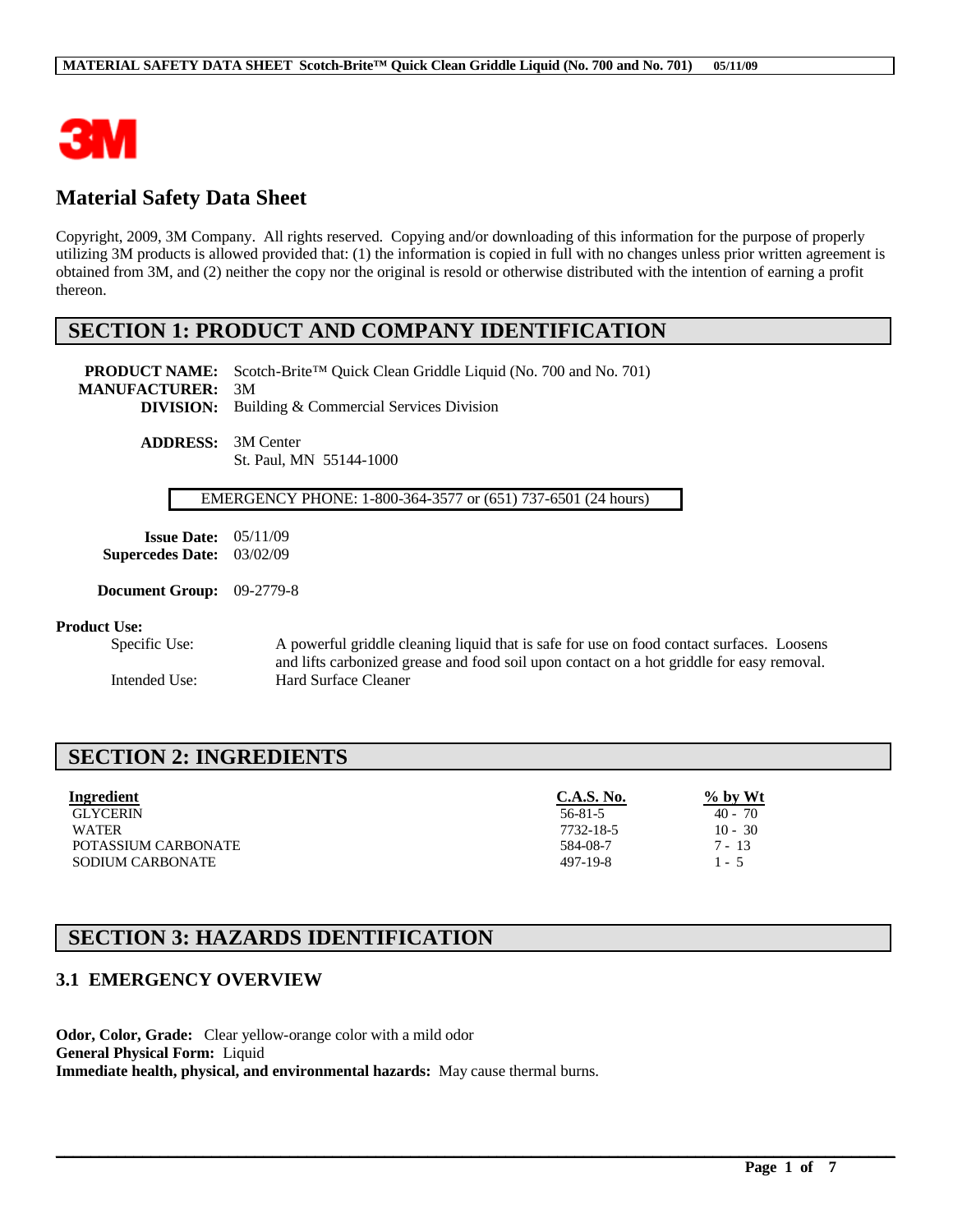## **3.2 POTENTIAL HEALTH EFFECTS**

#### **Eye Contact:**

Moderate Eye Irritation: Signs/symptoms may include redness, swelling, pain, tearing, and blurred or hazy vision.

#### During heating:

Thermal Burns: Signs/symptoms may include severe pain, redness and swelling, and tissue destruction.

Vapors from heated material may cause eye irritation. Signs/symptoms may include redness, swelling, pain, tearing, and blurred or hazy vision.

#### **Skin Contact:**

Moderate Skin Irritation: Signs/symptoms may include localized redness, swelling, itching, and dryness.

During heating:

Thermal Burns: Signs/symptoms may include intense pain, redness and swelling, and tissue destruction.

#### **Inhalation:**

Respiratory Tract Irritation: Signs/symptoms may include cough, sneezing, nasal discharge, headache, hoarseness, and nose and throat pain.

Vapors from heated material may cause irritation of the respiratory system. Signs/symptoms may include cough, sneezing, nasal discharge, headache, hoarseness, and nose and throat pain.

#### **Ingestion:**

Gastrointestinal Irritation: Signs/symptoms may include abdominal pain, stomach upset, nausea, vomiting and diarrhea.

# **SECTION 4: FIRST AID MEASURES**

## **4.1 FIRST AID PROCEDURES**

The following first aid recommendations are based on an assumption that appropriate personal and industrial hygiene practices are followed.

**Eye Contact:** Immediately flush eyes with large amounts of water for at least 15 minutes. If signs/symptoms persist, get medical attention.

**Skin Contact:** Remove contaminated clothing and shoes. Immediately flush skin with large amounts of cold water for at least 15 minutes. Get medical attention. Wash contaminated clothing and clean shoes before reuse.

**Inhalation:** Remove person to fresh air. If signs/symptoms develop, get medical attention.

**If Swallowed:** Do not induce vomiting unless instructed to do so by medical personnel. Give victim two glasses of water. Never give anything by mouth to an unconscious person. Get medical attention.

 $\mathcal{L}_\mathcal{L} = \mathcal{L}_\mathcal{L} = \mathcal{L}_\mathcal{L} = \mathcal{L}_\mathcal{L} = \mathcal{L}_\mathcal{L} = \mathcal{L}_\mathcal{L} = \mathcal{L}_\mathcal{L} = \mathcal{L}_\mathcal{L} = \mathcal{L}_\mathcal{L} = \mathcal{L}_\mathcal{L} = \mathcal{L}_\mathcal{L} = \mathcal{L}_\mathcal{L} = \mathcal{L}_\mathcal{L} = \mathcal{L}_\mathcal{L} = \mathcal{L}_\mathcal{L} = \mathcal{L}_\mathcal{L} = \mathcal{L}_\mathcal{L}$ 

## **SECTION 5: FIRE FIGHTING MEASURES**

## **5.1 FLAMMABLE PROPERTIES**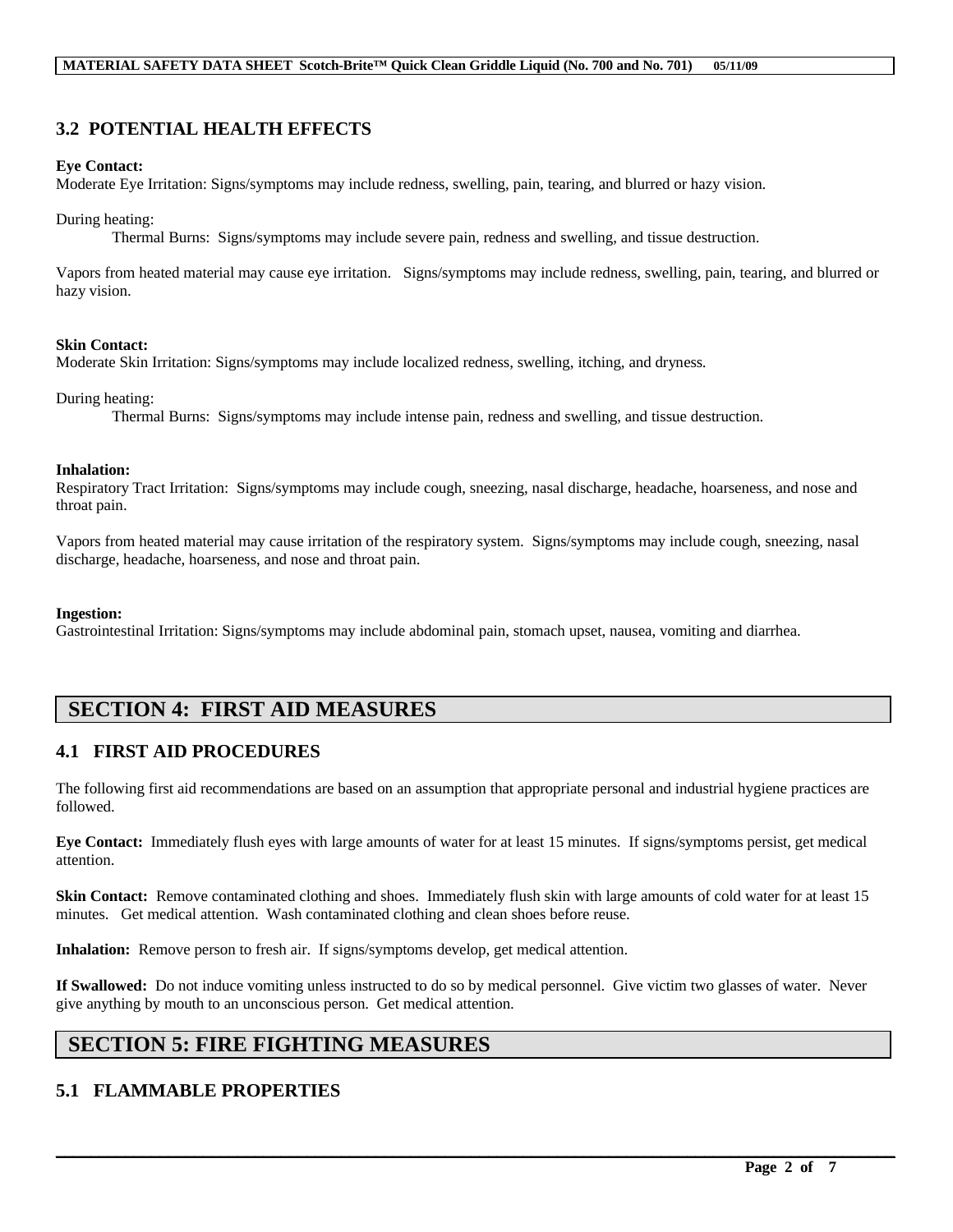**Autoignition temperature** 698 ºF [*Details:* CONDITIONS: For glycerin only (NFPA, 11th ed.)] **Flash Point** *Not Applicable*

**OSHA Flammability Classification:** Class IIIB Combustible Liquid

### **5.2 EXTINGUISHING MEDIA**

Ordinary combustible material. Use fire extinguishers with class A extinguishing agents (e.g., water, foam).

### **5.3 PROTECTION OF FIRE FIGHTERS**

**Special Fire Fighting Procedures:** Wear full protective equipment (Bunker Gear) and a self-contained breathing apparatus (SCBA). **Unusual Fire and Explosion Hazards:** Non-flammable: ordinary combustible material.

**Note: See STABILITY AND REACTIVITY (SECTION 10) for hazardous combustion and thermal decomposition information.**

## **SECTION 6: ACCIDENTAL RELEASE MEASURES**

**Accidental Release Measures:** Observe precautions from other sections. Call 3M- HELPS line (1-800-364-3577) for more information on handling and managing the spill. Ventilate the area with fresh air. Contain spill. Working from around the edges of the spill inward, cover with bentonite, vermiculite, or commercially available inorganic absorbent material. Mix in sufficient absorbent until it appears dry. Collect as much of the spilled material as possible. Clean up residue with detergent and water. Place in a closed container approved for transportation by appropriate authorities. Dispose of collected material as soon as possible.

**In the event of a release of this material, the user should determine if the release qualifies as reportable according to local, state, and federal regulations.**

# **SECTION 7: HANDLING AND STORAGE**

### **7.1 HANDLING**

Do not eat, drink or smoke when using this product. Wash exposed areas thoroughly with soap and water. Avoid breathing of vapors, mists or spray. Avoid skin contact with hot material. Avoid eye contact with vapors, mists, or spray. Keep out of the reach of children. Avoid skin contact.

 $\mathcal{L}_\mathcal{L} = \mathcal{L}_\mathcal{L} = \mathcal{L}_\mathcal{L} = \mathcal{L}_\mathcal{L} = \mathcal{L}_\mathcal{L} = \mathcal{L}_\mathcal{L} = \mathcal{L}_\mathcal{L} = \mathcal{L}_\mathcal{L} = \mathcal{L}_\mathcal{L} = \mathcal{L}_\mathcal{L} = \mathcal{L}_\mathcal{L} = \mathcal{L}_\mathcal{L} = \mathcal{L}_\mathcal{L} = \mathcal{L}_\mathcal{L} = \mathcal{L}_\mathcal{L} = \mathcal{L}_\mathcal{L} = \mathcal{L}_\mathcal{L}$ 

#### **7.2 STORAGE**

Store away from acids. Keep container in well-ventilated area.

# **SECTION 8: EXPOSURE CONTROLS/PERSONAL PROTECTION**

### **8.1 ENGINEERING CONTROLS**

Provide appropriate local exhaust when product is heated.

## **8.2 PERSONAL PROTECTIVE EQUIPMENT (PPE)**

#### **8.2.1 Eye/Face Protection**

Avoid eye contact with vapors, mists, or spray.

The following eye protection(s) are recommended: Safety Glasses with side shields, Indirect Vented Goggles.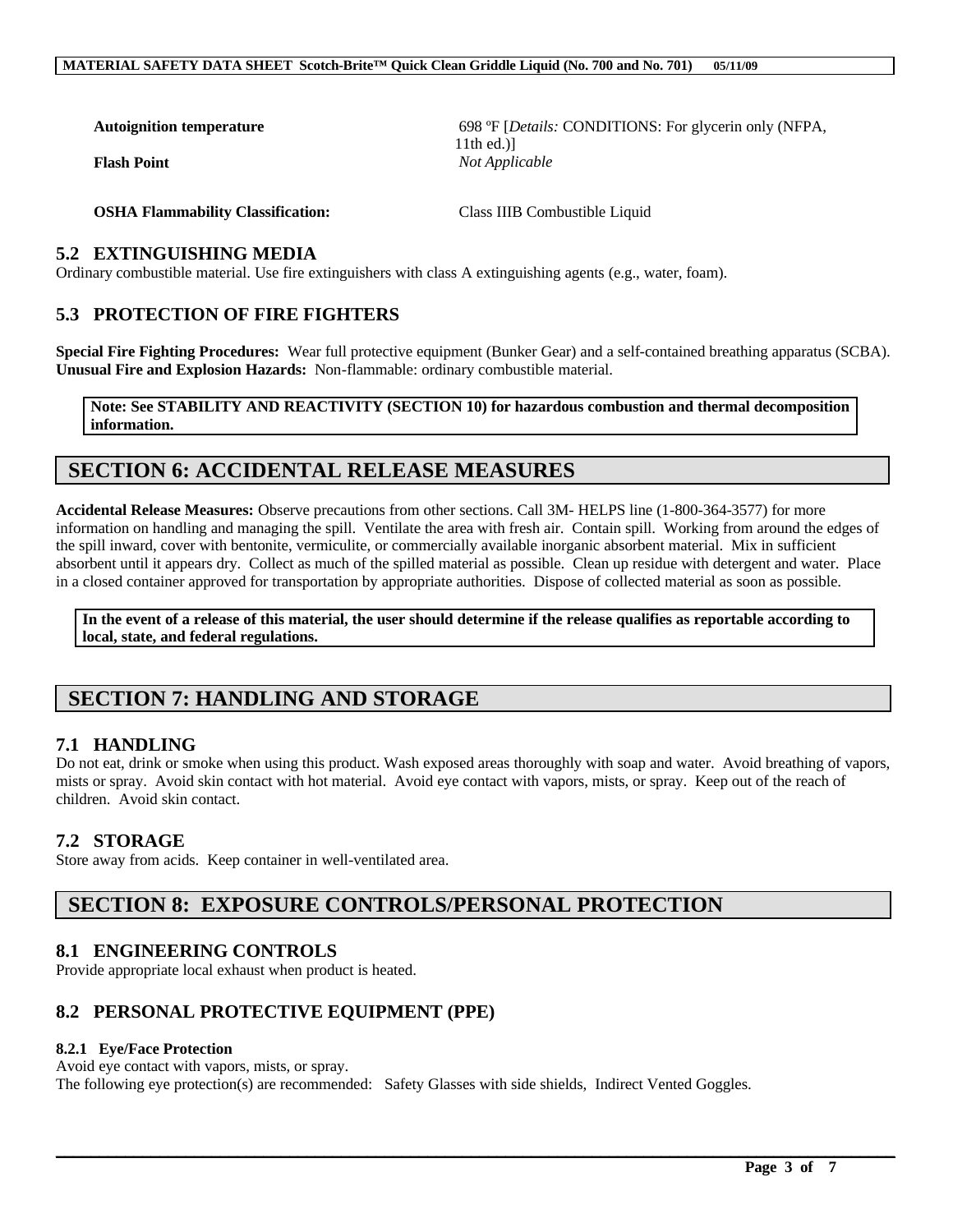#### **8.2.2 Skin Protection**

Avoid skin contact. Avoid skin contact with hot material.

Select and use gloves and/or protective clothing to prevent skin contact based on the results of an exposure assessment. Consult with your glove and/or protective clothing manufacturer for selection of appropriate compatible materials. Gloves made from the following material(s) are recommended: Neoprene, Nitrile Rubber. Wear appropriate gloves when handling hot material to prevent thermal burns.

#### **8.2.3 Respiratory Protection**

Avoid breathing of vapors, mists or spray. Under normal use conditions, airborne exposures are not expected to be significant enough to require respiratory protection.

#### **8.2.4 Prevention of Swallowing**

Do not eat, drink or smoke when using this product. Wash exposed areas thoroughly with soap and water.

### **8.3 EXPOSURE GUIDELINES**

| Ingredient      | <b>Authority</b> | <b>Type</b>                          | <b>Limit</b>      | <b>Additional Information</b> |
|-----------------|------------------|--------------------------------------|-------------------|-------------------------------|
| <b>GLYCERIN</b> | <b>ACGIH</b>     | TWA, as mist                         | $10 \text{ mg/m}$ |                               |
| <b>GLYCERIN</b> | <b>OSHA</b>      | TWA, as mist,<br>respirable          | $5 \text{ mg/m}$  | Table Z-1                     |
| <b>GLYCERIN</b> | <b>OSHA</b>      | TWA, Vacated, as<br>mist, total dust | $10 \text{ mg/m}$ |                               |
| <b>GLYCERIN</b> | <b>OSHA</b>      | TWA, as mist, total                  | $15 \text{ mg/m}$ | Table Z-1                     |
|                 |                  | dust                                 |                   |                               |

VAC Vacated PEL:Vacated Permissible Exposure Limits [PEL] are enforced as the OSHA PEL in some states. Check with your local regulatory agency.

 $\mathcal{L}_\mathcal{L} = \mathcal{L}_\mathcal{L} = \mathcal{L}_\mathcal{L} = \mathcal{L}_\mathcal{L} = \mathcal{L}_\mathcal{L} = \mathcal{L}_\mathcal{L} = \mathcal{L}_\mathcal{L} = \mathcal{L}_\mathcal{L} = \mathcal{L}_\mathcal{L} = \mathcal{L}_\mathcal{L} = \mathcal{L}_\mathcal{L} = \mathcal{L}_\mathcal{L} = \mathcal{L}_\mathcal{L} = \mathcal{L}_\mathcal{L} = \mathcal{L}_\mathcal{L} = \mathcal{L}_\mathcal{L} = \mathcal{L}_\mathcal{L}$ 

SOURCE OF EXPOSURE LIMIT DATA:

ACGIH: American Conference of Governmental Industrial Hygienists CMRG: Chemical Manufacturer Recommended Guideline OSHA: Occupational Safety and Health Administration AIHA: American Industrial Hygiene Association Workplace Environmental Exposure Level (WEEL)

# **SECTION 9: PHYSICAL AND CHEMICAL PROPERTIES**

**General Physical Form:** Liquid

**Odor, Color, Grade: Clear yellow-orange color with a mild odor Autoignition temperature** 698 ºF [*Details:* CONDITIONS: For glycerin only (NFPA, 11th ed.)] **Flash Point** *Not Applicable*

**Boiling point** Approximately 248 °F **Density** 1.3 g/ml [*Ref Std:* WATER=1]

**Specific Gravity** Approximately 1.3 [*Ref Std: WATER=1*] **pH** Approximately 12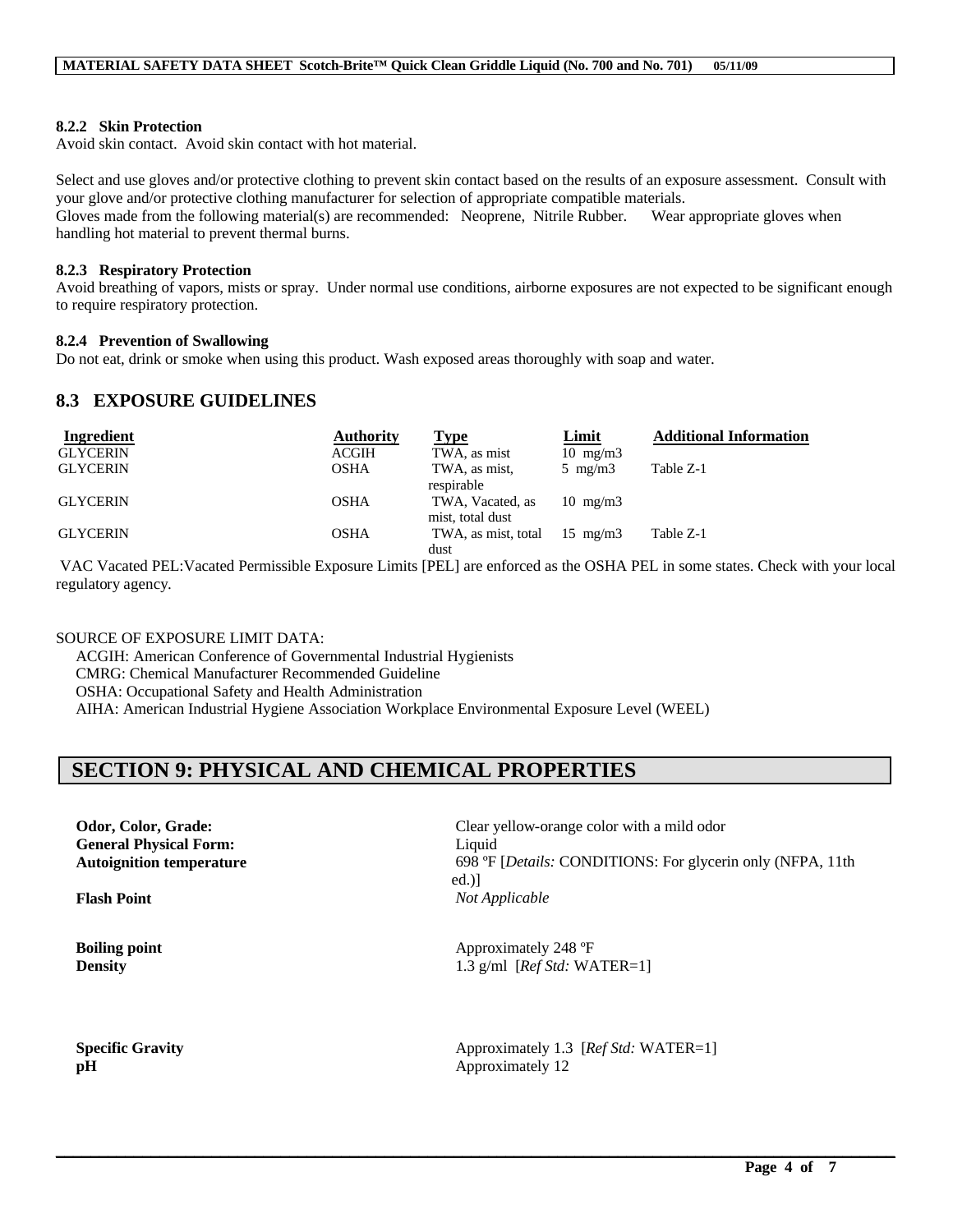**Solubility in Water** Complete **Hazardous Air Pollutants** 0 **Volatile Organic Compounds** 0 **Percent volatile** 10 - 30 % **VOC Less H2O & Exempt Solvents** 0 **Viscosity** Approximately 200 centipoise

# **SECTION 10: STABILITY AND REACTIVITY**

**Stability:** Stable.

**Materials and Conditions to Avoid:** Strong acids

**Hazardous Polymerization:** Hazardous polymerization will not occur.

#### **Hazardous Decomposition or By-Products**

**Substance Condition**

Acrolein During Combustion Hydrocarbons During Combustion Formaldehyde During Combustion Carbon monoxide and the During Combustion<br>Carbon dioxide Carbon During Combustion During Combustion

## **SECTION 11: TOXICOLOGICAL INFORMATION**

Please contact the address listed on the first page of the MSDS for Toxicological Information on this material and/or its components.

# **SECTION 12: ECOLOGICAL INFORMATION**

#### **ECOTOXICOLOGICAL INFORMATION**

A 3M Product Environmental Data Sheet (PED) is available.

#### **CHEMICAL FATE INFORMATION**

A 3M Product Environmental Data Sheet (PED) is available.

# **SECTION 13: DISPOSAL CONSIDERATIONS**

Waste Disposal Method: Discharge spent solutions and small quantities (less than 5 gal.(19 L)) to a wastewater treatment system. As a disposal alternative, dispose of waste product in a facility permitted to accept chemical waste.

 $\mathcal{L}_\mathcal{L} = \mathcal{L}_\mathcal{L} = \mathcal{L}_\mathcal{L} = \mathcal{L}_\mathcal{L} = \mathcal{L}_\mathcal{L} = \mathcal{L}_\mathcal{L} = \mathcal{L}_\mathcal{L} = \mathcal{L}_\mathcal{L} = \mathcal{L}_\mathcal{L} = \mathcal{L}_\mathcal{L} = \mathcal{L}_\mathcal{L} = \mathcal{L}_\mathcal{L} = \mathcal{L}_\mathcal{L} = \mathcal{L}_\mathcal{L} = \mathcal{L}_\mathcal{L} = \mathcal{L}_\mathcal{L} = \mathcal{L}_\mathcal{L}$ 

#### **EPA Hazardous Waste Number (RCRA):** Not regulated

#### **Since regulations vary, consult applicable regulations or authorities before disposal.**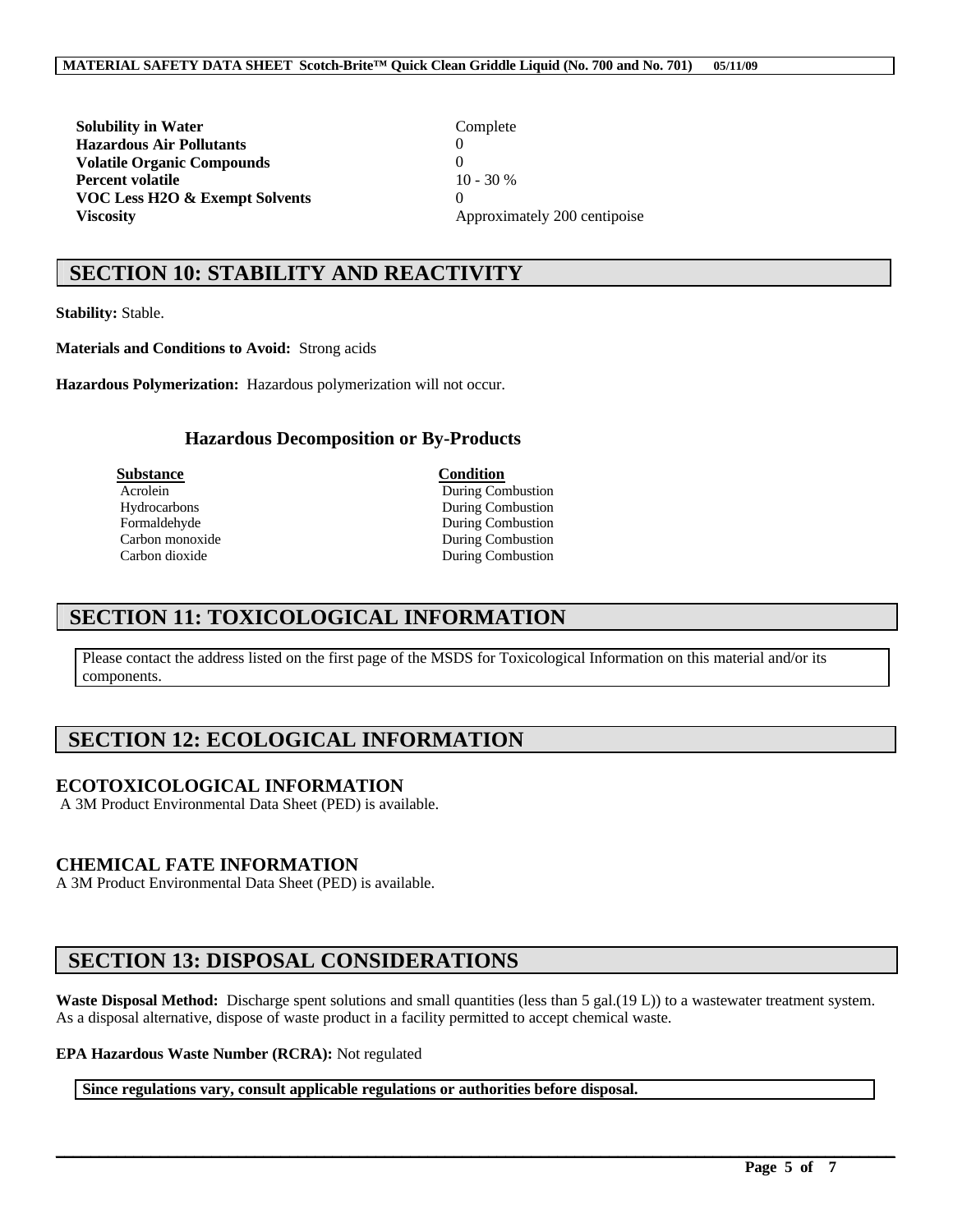## **SECTION 14:TRANSPORT INFORMATION**

**ID Number UPC ID Number UPC** 70-0709-8900-2 00-48011-29583-1 70-0710-6704-8 00-48011-28398-2 70-0711-2704-0 00-48011-29603-1 70-0711-2705-7 00-48011-26012-4 70-0715-6783-1 00-48011-28398-7

**Please contact the emergency numbers listed on the first page of the MSDS for Transportation Information for this material.**

# **SECTION 15: REGULATORY INFORMATION**

### **US FEDERAL REGULATIONS**

#### **311/312 Hazard Categories:**

Fire Hazard - No Pressure Hazard - No Reactivity Hazard - No Immediate Hazard - Yes Delayed Hazard - No

### **STATE REGULATIONS**

### **CHEMICAL INVENTORIES**

The components of this product are in compliance with the chemical notification requirements of TSCA.

All applicable chemical ingredients in this material are listed on the European Inventory of Existing Chemical Substances (EINECS), or are exempt polymers whose monomers are listed on EINECS.

The components of this material are in compliance with the new chemical notification requirements for the Korean Existing Chemicals Inventory.

The components of this product are listed on the Australian Inventory of Chemical Substances.

The components of this product are listed on Japan's Chemical Substance Control Law List (also known as the Existing and New Chemical Substances List.)

All the components of this product are listed on China's Inventory of Chemical Substances.

The components of this product are in compliance with notification requirements in the Philippines.

The components of this product are listed on the Canadian Domestic Substances List.

## **INTERNATIONAL REGULATIONS**

#### **This MSDS has been prepared to meet the U.S. OSHA Hazard Communication Standard, 29 CFR 1910.1200.**

 $\mathcal{L}_\mathcal{L} = \mathcal{L}_\mathcal{L} = \mathcal{L}_\mathcal{L} = \mathcal{L}_\mathcal{L} = \mathcal{L}_\mathcal{L} = \mathcal{L}_\mathcal{L} = \mathcal{L}_\mathcal{L} = \mathcal{L}_\mathcal{L} = \mathcal{L}_\mathcal{L} = \mathcal{L}_\mathcal{L} = \mathcal{L}_\mathcal{L} = \mathcal{L}_\mathcal{L} = \mathcal{L}_\mathcal{L} = \mathcal{L}_\mathcal{L} = \mathcal{L}_\mathcal{L} = \mathcal{L}_\mathcal{L} = \mathcal{L}_\mathcal{L}$ 

## **SECTION 16: OTHER INFORMATION**

**NFPA Hazard Classification**